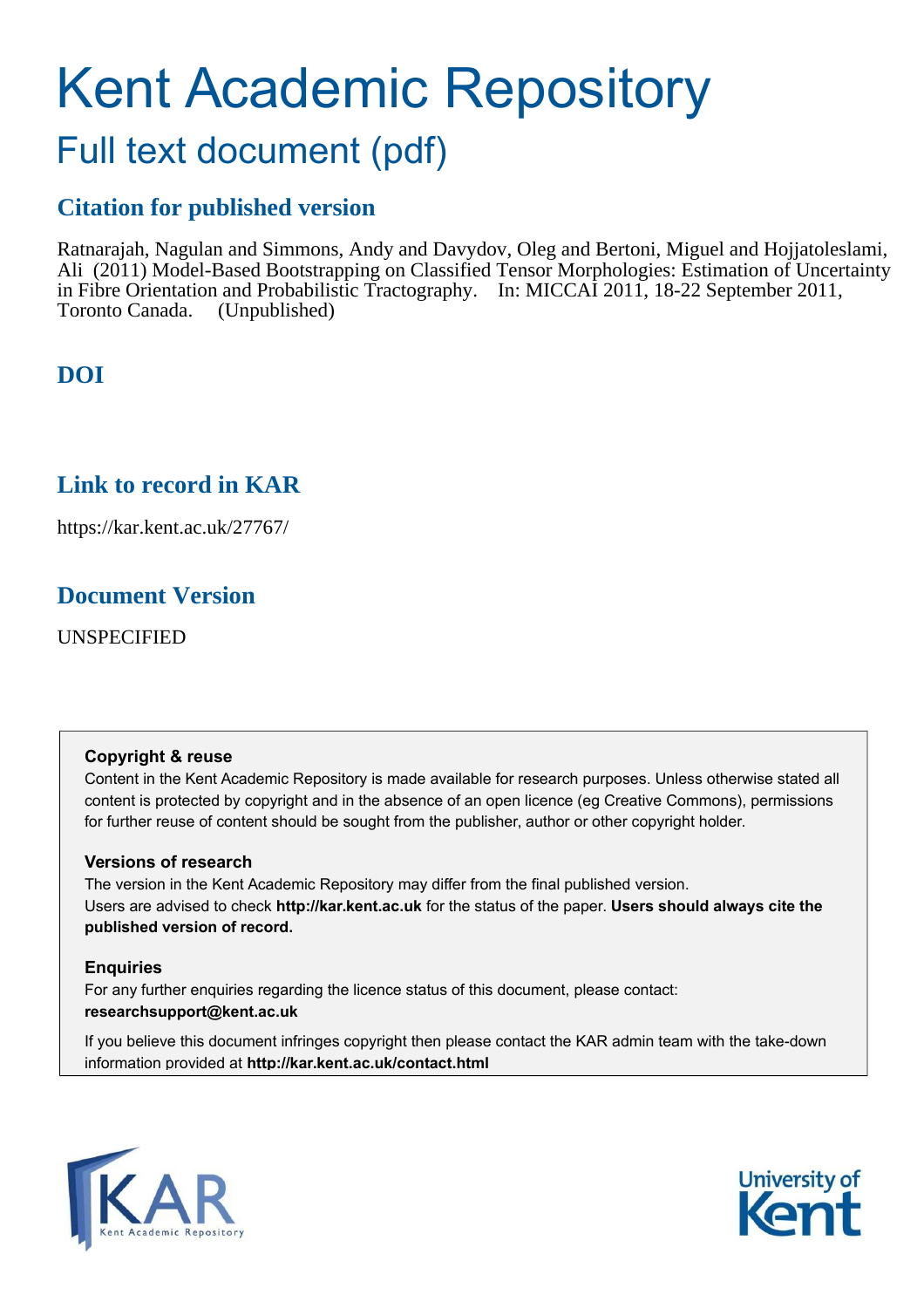## **Model-Based Bootstrapping on Classified Tensor Morphologies using Constrained Two-Tensor Model**

**Abstract.** In this study, fast and clinically feasible model-based bootstrapping algorithms using a geometrically constrained two-tensor diffusion model are employed for estimating uncertainty in fibre-orientation. Voxels are classified based on tensor morphologies before applying single or two-tensor model-based bootstrapping algorithms. Classification of tensor morphologies allows the tensor morphology to be considered when selecting the most appropriate bootstrap procedure. A constrained two-tensor model approach can greatly reduce data acquisition times and computational time for whole bootstrap data volume generation compared to other multi-fibre model techniques, facilitating widespread clinical use. For comparison, we propose a new repetition-bootstrap algorithm based on classified voxels and the constrained two-tensor model. White matter tractography with these bootstrapping algorithms is also developed to estimate the connection probabilities between brain regions, especially regions with complex fibre configurations. Experimental results on a hardware phantom and human brain data demonstrate the superior performance of our algorithms compared to conventional approaches.

#### **1 Introduction**

Bootstrapping of repeated diffusion weighted MRI data sets allows non-parametric estimation of uncertainty in the inferred fibre orientation [1]. Model-based bootstrap methods (wild bootstrapping [2] and residual bootstrapping [3]) using a single-data set have been presented as an alternative to repetition bootstrapping. Generally, the single diffusion tensor model does not correctly express the microstructure in voxels that contain more than one fibre orientation. Model-based and repetitionbootstrapping fibre tracking methods using DTI can fail when fibre tracts pass through voxels containing complex configurations [4]. These configurations are characterised by disk-shaped (planar) forms of the tensor. The development of new models based on HARDI seeks to provide solutions to this problem [5-8]. HARDIbased methods, including multi-tensor models [5] and Q-ball imaging [6], require longer acquisition times than conventional DTI and are generally not suitable for clinical applications. The high b values utilised in some cases increase sensitivity to subject motion, which is also undesirable for a clinical setting. Constrained spherical deconvolution [7] has shown good results when applied to relatively low angular resolution DW data, however, only orientational information can be obtained with this method. To solve some of the above problems, a geometrically constrained two-tensor model for resolving fibre crossings was introduced in [8].

More than a third of voxels in human white matter contain crossing fibre bundles at the current resolution of DWMRI, and these voxels challenge statistical models for tensor estimation and fibre tracking. Therefore, developing a proper bootstrap method for estimating fibre orientation in these voxels is important. Yuan et al. [4] showed that repetition and wild bootstrapping may fail to quantify the uncertainties in DTI derived parameters in oblate voxels. Therefore, to use bootstrap methods correctly, the morphology of a tensor must be known. The validity of model-based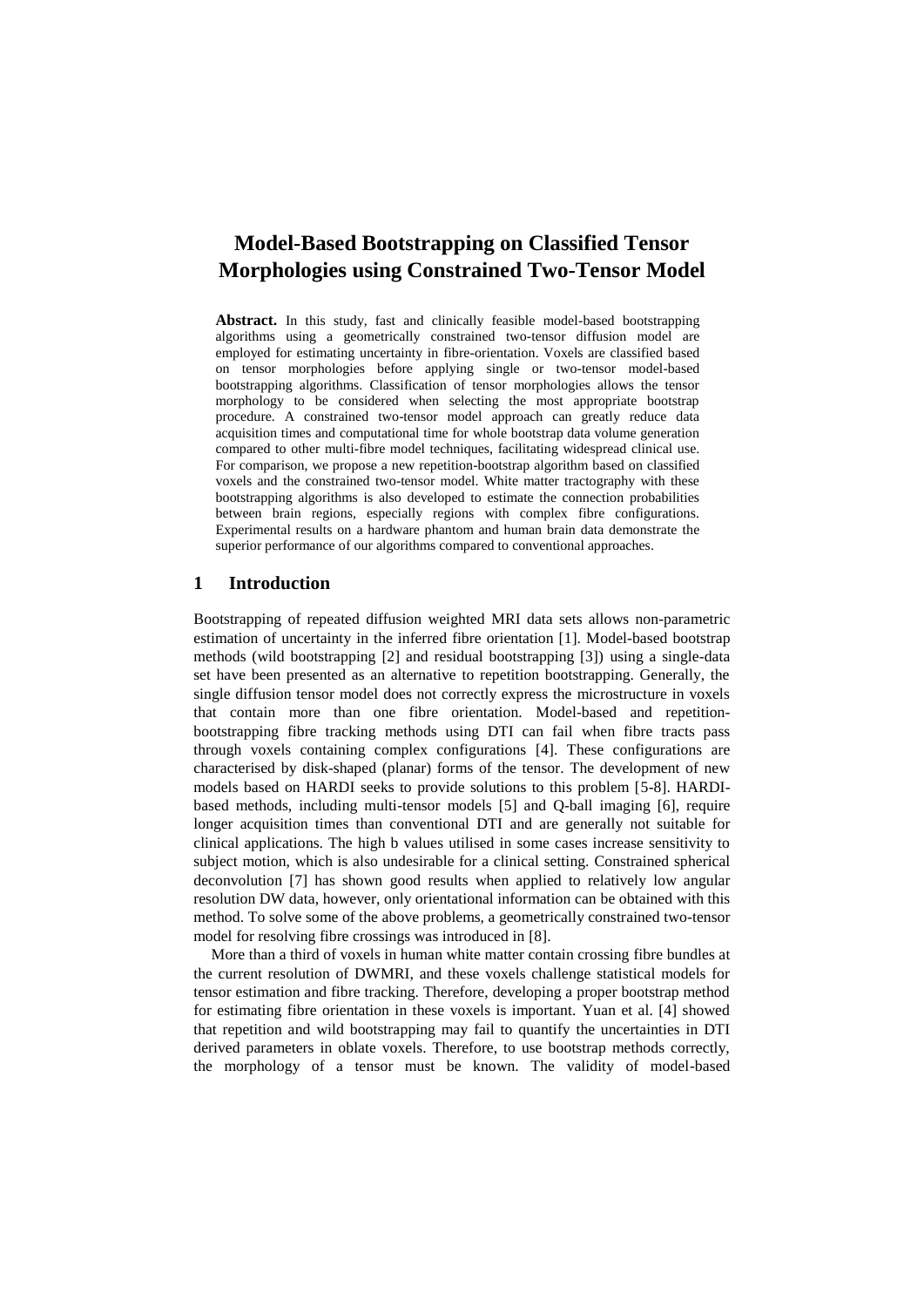bootstrapping strongly depends on the correct specification of the fitted model used to estimate tensors. This raises concerns about the validity of bootstrapping those fibre pathways that pass through voxels which containing different tensor morphologies. Our solution is to classify tensor morphologies before the application of bootstrap algorithms, which allows the use of appropriate tensor morphologies.

In this work, fast and clinically feasible wild and residual bootstrapping algorithms for estimating uncertainty in fibre-orientation are presented based on a geometrically constrained two-tensor diffusion model. Voxels are classified based on tensor morphologies before applying single or two-tensor model-based bootstrapping algorithms. Probabilistic fibre tractography with these bootstrapping algorithms is also developed to estimate connection probabilities between brain regions, especially regions with complex fibre configurations. We evaluate the tracking algorithm quantitatively using a hardware phantom and human in vivo data. For comparison, a new constrained two-tensor repetition bootstrapping algorithm is developed based on the same morphology classification approach as used for model-based bootstrapping.



Fig. 1. Two-tensor model-based bootstrap algorithms on classified tensor morphologies.

### **2 Two-Tensor Model-Based Bootstrapping Algorithms**

The two-tensor model-based algorithms used in this study are illustrated by Fig.1. The detail of the individual steps are as follows.

**Step 1- Data Acquisition and Initial Tensor Fitting.** Intensities of the measured diffusion-weighted signals are quantified for a single-tensor model by: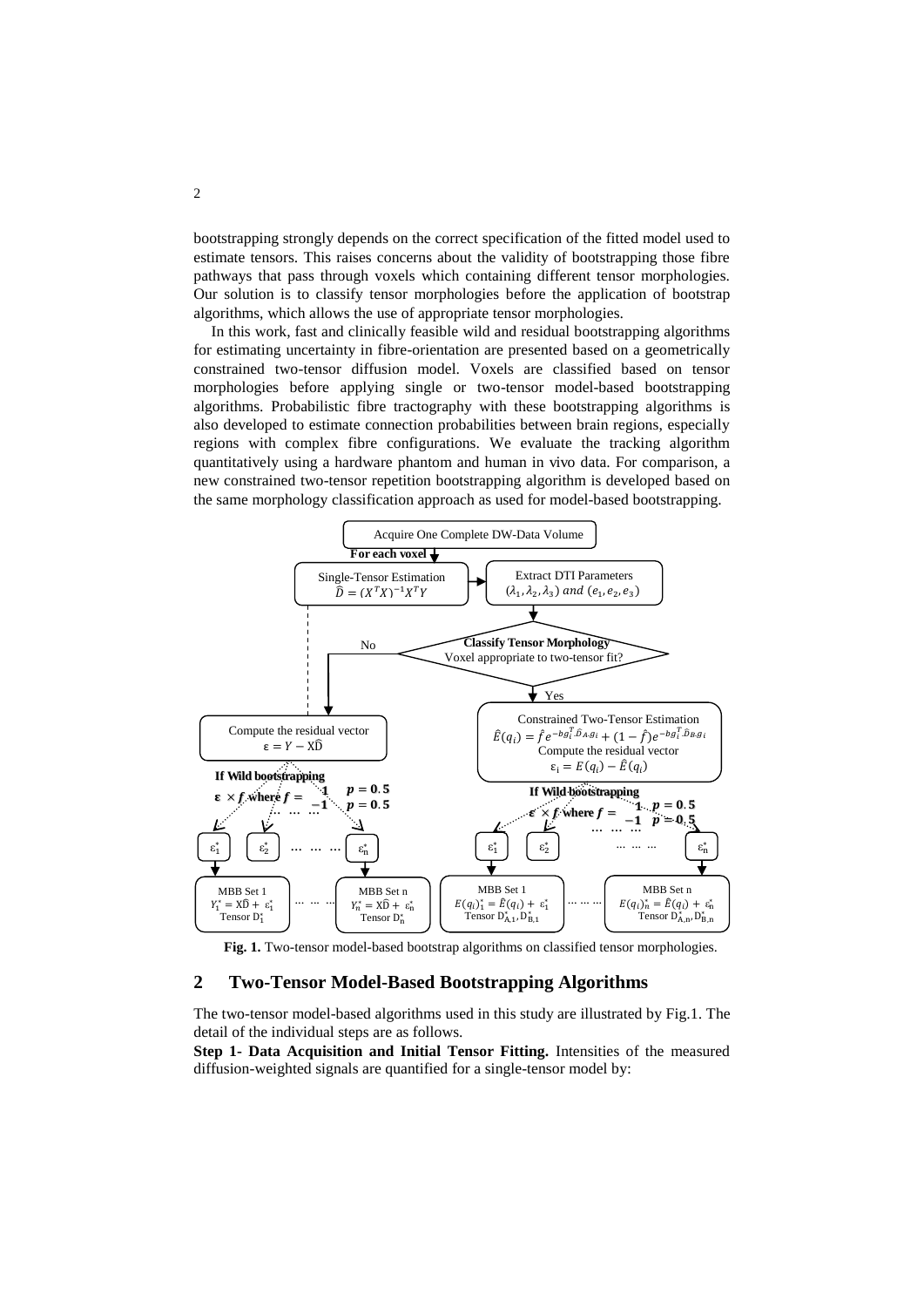$$
S_i = S_0 e^{-bg_i^T \cdot D \cdot g_i}, \quad i = 1, 2, ..., N
$$
 (1)

where  $S_i$  and  $S_0$  are the signal intensities with and without diffusion weighting, b is the diffusion weighting factor,  $g$  the unit vector of the gradient direction,  $N$  the total number of experiments and  $D$  the diffusion tensor. Applying a log-transformation to  $Eq(1)$ , the estimation of D becomes a well-known multiple linear regression form:

$$
Y_i = (XD)_i + \varepsilon_i \qquad i = 1, 2, ..., N \tag{2}
$$

where X is a design matrix of different diffusion gradient directions,  $(XD)$ <sub>i</sub> is the product of the i<sup>th</sup> row of X and D, and  $\varepsilon_i$  is a random sample from the residuals of the original regression model. To estimate the tensor  $D$ , Eq (1) is solved by the following linear least squares (LLS) method.

$$
\widehat{\mathbf{D}} = (\mathbf{X}^{\mathrm{T}} \mathbf{X})^{-1} \mathbf{X}^{\mathrm{T}} \mathbf{Y}
$$
 (3)

The residuals from the LLS fit used to generate the model based bootstrap (MBB) samples in Step 4 are calculated from  $\varepsilon = Y - X\widehat{D}$  (4) **Step 2- Classifying Tensor Morphology.** The three types of degenerate tensors are isotropic ( $\lambda_1 = \lambda_2 = \lambda_3 > 0$ ), oblate ( $\lambda_1 = \lambda_2 > \lambda_3 > 0$ ), or prolate ( $\lambda_1 > \lambda_2 = \lambda_3 > 0$ ) where  $\lambda_i$  (i =1,2,3) are the three eigenvalues of the tensor  $\hat{D}$ . To classify tensor morphologies (TM), we developed an algorithm based on three equalities described by Zhu et al. [9], where the algorithm sequentially checks whether each voxel in the image is isotropic (I), oblate (O), or prolate (P). This classifying algorithm uses a threshold  $\alpha_i$  (i=1-4), as described below.

For each voxel  $\{ \text{ IF } |\lambda_1 - \lambda_3| < \alpha_1 \text{ THEN } \text{TM} = I \}$ 

ELSE IF 
$$
|\lambda_1 - \lambda_2| < \alpha_2
$$

\nTHEN IF  $|\lambda_2 - \lambda_3| < \alpha_3$  THEN TM = I

\nELSE TM = O

\nELSE IF  $|\lambda_2 - \lambda_3| < \alpha_4$  THEN TM = P

\nELSE TM = I

We use three invariants to characterise the shape of the tensor ellipsoids proposed by Westin et al. [10] to compare our classification algorithm. Westin et al. [10] defined three measures which describe how similar the diffusion ellipsoid is to the linear  $(l)$ ; planar (cp); and spherical (cs) case respectively. Two-tensor model-based algorithms were applied to oblate (TM=O) voxels and single-tensor model-based algorithms to the other voxels, because only planar voxels are amenable to two-tensor fitting.

**Step 3- Constrained Two-Tensor Model Estimation.** A geometrically constrained two-tensor model [8] was used to find the two diffusion tensors and reduce the number of degrees of freedom in the original multi-tensor model [5].

$$
S_i = S_0 f e^{-b g_i^T . D_A g_i} + S_0 (1 - f) e^{-b g_i^T . D_B g_i} \quad i = 1, 2, ..., N
$$
 (5)

where  $D_A$  and  $D_B$  represent the tensor from each compartment, and f and  $(1-f)$  are the signal fractions from  $D_A$  and  $D_B$ . This model assumes that both fibre tracts are constrained in the plane spanned by the first two eigenvectors  $e_1$  and  $e_2$  from the single-tensor fit. Given the above constraint, two tensors  $D_A$  and  $D_B$  are described as

$$
D_{A} = \begin{bmatrix} d_{a1} & d_{a3} & 0 \\ d_{a3} & d_{a2} & 0 \\ 0 & 0 & \lambda_{3} \end{bmatrix}, D_{B} = \begin{bmatrix} d_{b1} & d_{b3} & 0 \\ d_{b3} & d_{b2} & 0 \\ 0 & 0 & \lambda_{3} \end{bmatrix}
$$
  
where  $d_{p1} = \cos^{2} \phi_{p} \lambda_{1} + \sin^{2} \phi_{p} \lambda_{3}$ ,  $p \in \{a, b\}$ 

$$
d_{p2} = \sin^2 \phi_p \lambda_1 + \cos^2 \phi_p \lambda_3 \text{ and } d_{p3} = \cos \phi_p \sin \phi_p \ (\lambda_1 - \lambda_3)
$$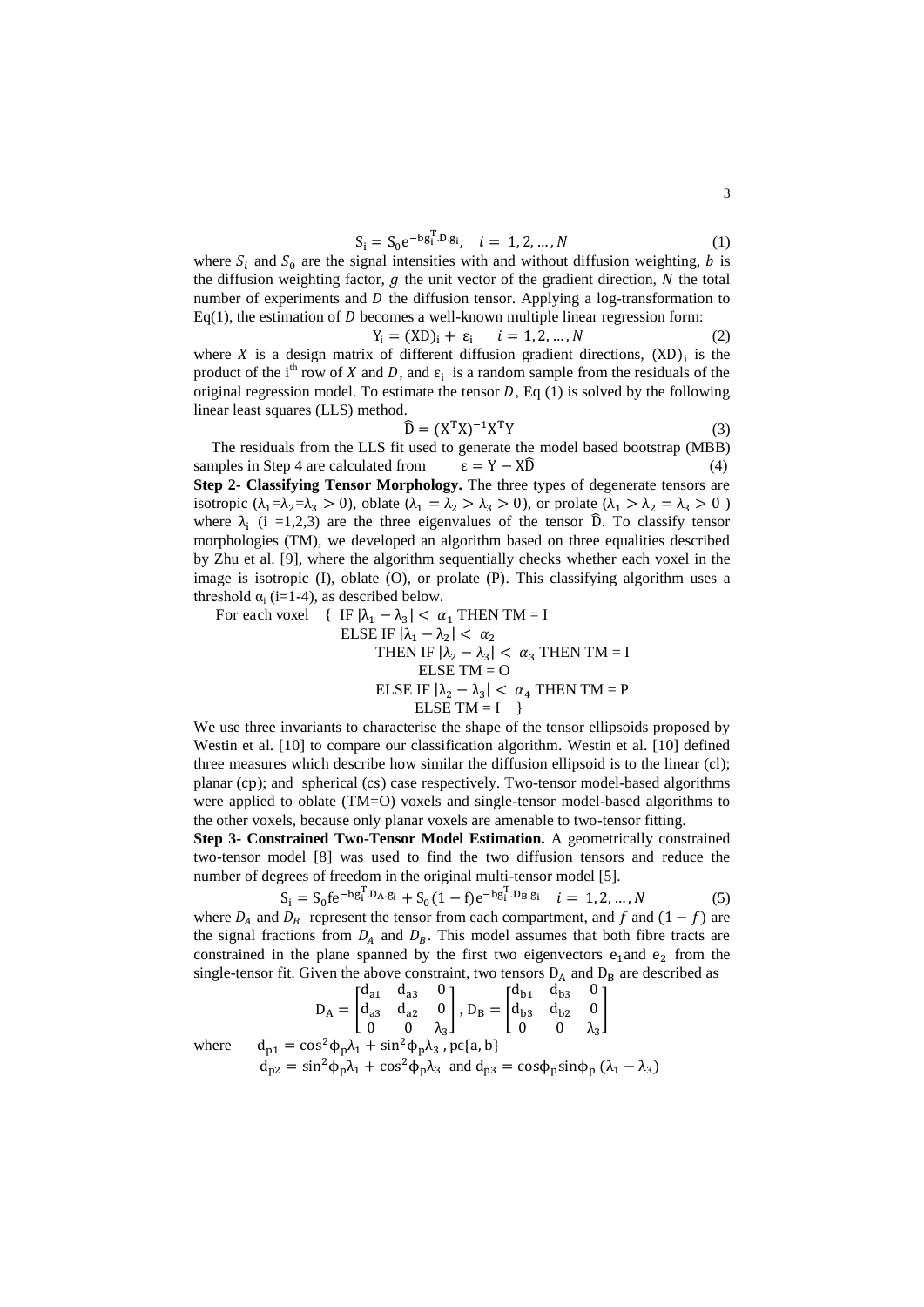With the single-tensor fit determining the orientation of  $e_3$  and the minor eigenvalue  $\lambda_3$ , the remaining free parameters are  $\phi_a$  and  $\phi_b$ , the angles subtended in the plane by the two principal directions and  $\lambda_1$  is the principal diffusivity which is assumed to be same for both fibre tracts. The gradient vectors are transformed into a 2-D coordinate system;  $g \rightarrow \tilde{g}$ .

$$
E(q_i) = \frac{s_i}{s_o} = fe^{-b\tilde{g}_i^T \cdot D_A \cdot \tilde{g}_i} + (1 - f)e^{-b\tilde{g}_i^T \cdot D_B \cdot \tilde{g}_i}
$$
(6)

The equation becomes a system of non-linear equations and minimises to  $\sum_i (\hat{E}(q_i) - E(q_i))^2$ ,

which gives the estimated tensor elements  $\hat{D}_A$ ,  $\hat{D}_B$  and the fraction f. The Levenberg-Marquardt optimisation algorithm is used to estimate non-linear equations. In each gradient direction  $i(i = 1 ... N)$ , a residual  $\varepsilon_i$  is calculated according to

$$
\varepsilon_{i} = E(q_{i}) - \widehat{E}(q_{i})
$$
\n(7)

Step 4- Model-based Bootstrap Sample Generation. The residual vector  $\varepsilon$  from the single-tensor fit  $(Eq(4))$  or two-tensor fit  $(Eq(7))$  is used to generate the MBB samples. In order to resample the errors, the wild bootstrapping approach assumes symmetry in the distribution of residuals for a given data point, and a residual value,  $\varepsilon_j^*$ , was randomly chosen and multiplied by -1 or 1(p=0.5) with replacement from the set of all residuals  $\varepsilon$ . The residual bootstrapping approach assumes that all residuals have similar distributions and a residual value  $\varepsilon_j^*$  randomly chosen among the set of all residuals  $\varepsilon$ . Model-based resampling is then performed to construct many data sets,  $Y^*$  or  $E(q_i)^*$ :  $Y_j^* = X\hat{D} + \varepsilon_j^*$ for voxels with single tensor.

$$
E(q_i)_j^* = \hat{E}(q_i) + \varepsilon_j^*
$$
 for voxels with two tensors.

Resampling  $\varepsilon^* = [\varepsilon_1^*, \varepsilon_2^*, \dots, \varepsilon_N^*]$  and estimating  $D^*$  or  $D_A^*$  and  $D_B^*$  from  $Y^*$  or  $E(q_i)^*$ are repeated for some fixed large number  $n$  to acquire  $n$  independent MBB samples.

**Step 5- Probabilistic Fibre Tractography.** Having generated  $n$  tensor volumes, a 4th order Runge-Kutta streamline tracking algorithm was used to propagate streamlines bidirectionally from seed points. The algorithm was repeated for  $n$ volumes to generate  $n$  tracts for each seed point. Every voxel in a volume contains either 1 (single tensor) or 2 principal eigenvectors (two tensors) as appropriate for the tensor morphology of the particular voxel. If the seed point voxel has two tensors then two separate trajectories are generated from the seed point using two fibre orientations. The deterministic tracking algorithm then propagates the trajectories to the next position. If the next position contains two fibre orientations, the two principal eigenvectors are compared to determine which if either of the trajectories should be followed. We choose the fibre orientation which has the smallest angular difference to the principal eigenvector calculated from the previous position.

#### **3 Methodology**

**Phantom Data:** 3T DW-data were acquired from a physical phantom  $(\frac{http://www.lnao.fr/spip.php?article106}{http://www.lnao.fr/spip.php?article106})$  with  $3x3x3$  mm<sup>3</sup> voxel resolution,  $b = 1500$  $s/mm<sup>2</sup>$  and 64 diffusion directions.

**In Vivo Data:** 3T DTI data were obtained on a healthy volunteer with  $2x2x2$  mm<sup>3</sup> voxel resolution using 32 diffusion-encoding gradient directions and  $b = 1300 \text{ s/mm}^2$ . The acquisition was repeated 8 times for repetition-bootstrap analysis. The diffusionweighted images were first corrected for bulk motion and eddy current distortions.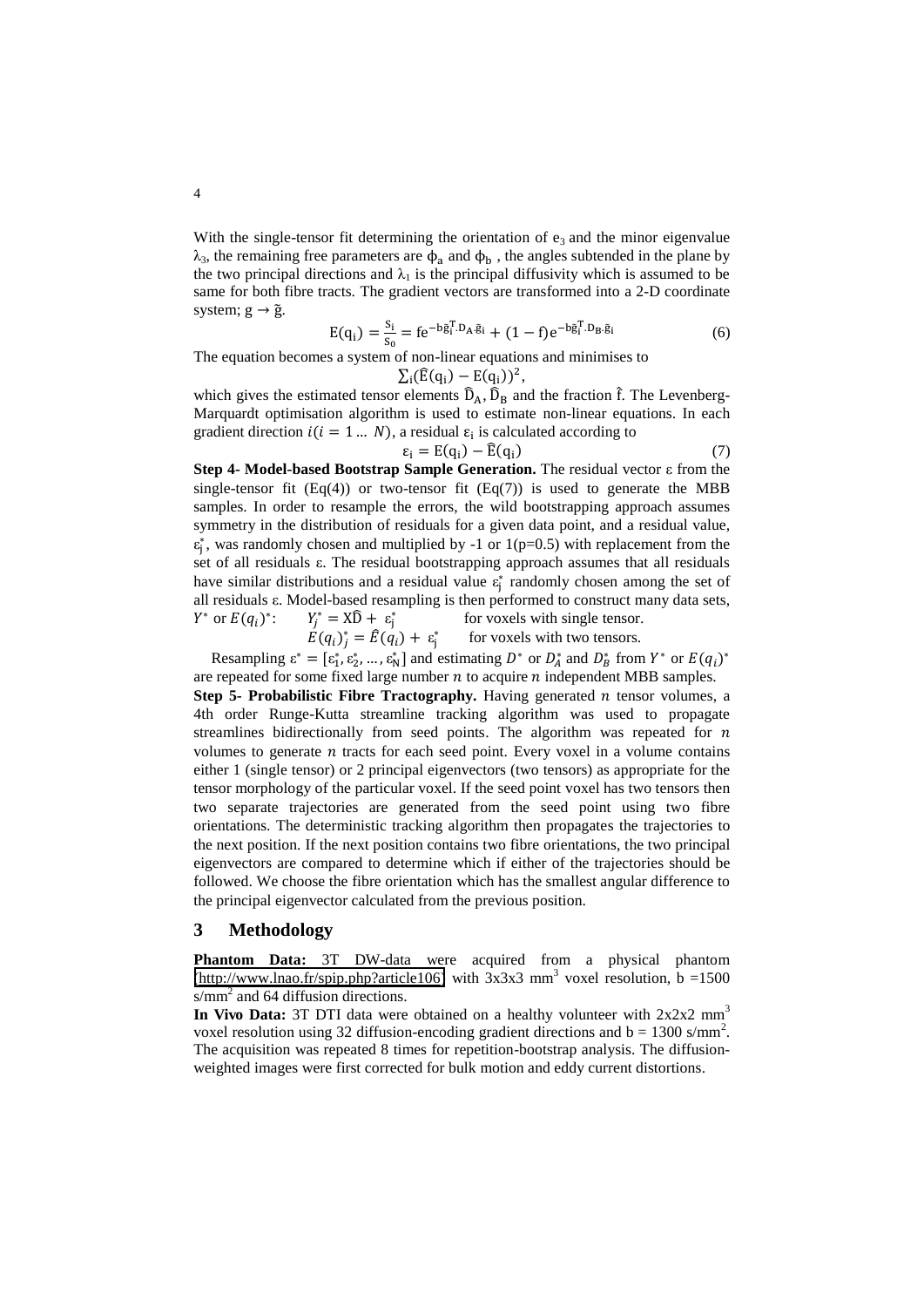**Two-Tensor Model-based Bootstrapping:** We applied the model-based bootstrap algorithms, to the phantom data and the first of the eight repeated in vivo diffusionweighted datasets, described above, and generated 1000 MBB volumes. The voxels were classified based on the classification algorithm before applying single-tensor and two-tensor model-based bootstrapping algorithms. The probabilistic tractography was then applied to the MBB volumes of phantom-data from 4 pre-defined seed positions; the actual fibre structure from the seed position passing through the different complex fibre configurations as illustrated in Fig. 2. Fibre tracks were generated from userdefined regions in in vivo data based on prior anatomical knowledge to delineate the corpus callosum (CC), superior longitudinal fasciculus (SLF) and corticospinal tract (CST). A comparison of the results of our method with that of the single-tensor residual and wild bootstrapping methods applied using the same starting points to extract the same fibre structures in the phantom and in vivo are presented.

**Performance Analysis:** The phantom data was used to test the performance of the single and two-tensor model-based bootstrap probabilistic tracking algorithms. Performance measures were calculated as the error  $(\xi)$  in tract estimation, which is a function of distance d from the seed point. The distance  $d_i$  at point $(x_i, y_i, z_i)$ , is the cumulative total of all Euclidian distances of neighbouring points along the curve up to the  $(x_i, y_i, z_i)$  from the seed point. The positive and negative distances are defined by the two directions of the curve from a seed point (Fig. 2). The error  $\xi_i$  at distance  $d_i$  is defined as the Euclidian distance between the ground-truth curve point at  $d_i$  and the resultant curve point at  $d_i$  from the seed point. The overall range of  $d$  is defined as the maximum d at both ends of the ground-truth curve. The ground truth curves and the curves of the four probabilistic methods, described above, from the 4 seed points of the phantom data were assessed. From the 1000 probabilistic curves, average error values were computed for each method and for each seed point at 10 mm distance .

**Two-Tensor Repetition Bootstrapping:** Repetition bootstrap methods were used to randomly generate samples for every voxel in each diffusion-encoded image of the in vivo data. In each iteration 5 samples were randomly sampled with replacement from the 8 data acquisitions. The signal for each voxel was calculated as the average of the 5 selected samples. This procedure was repeated for each voxel and diffusionencoded dataset. The resulting data is one volume bootstrap sample. Single or constrained two-tensor models according to the morphology of the voxels, were fitted to the bootstrap data to estimate diffusion tensors for each voxel. A complete bootstrap tractography dataset was obtained by iteratively running the random sampling method 1000 times to generate multiple volume bootstrap data. Fibre tracts were generated using the same region and tracking threshold as the model-based bootstrap tracking.

#### **4 Results and Discussion**

**Phantom Data:** Fig. 2 shows the ground truth of the phantom, complex regions and Westin measures and our classification algorithm results. There was no major difference between the two methods except our algorithms  $(\alpha_i = 14x10^{-8})$  identified more isotropic and planar voxels in the expected regions. Tracking results in the phantom data (Fig. 3) show performance differences in the bootstrap tractography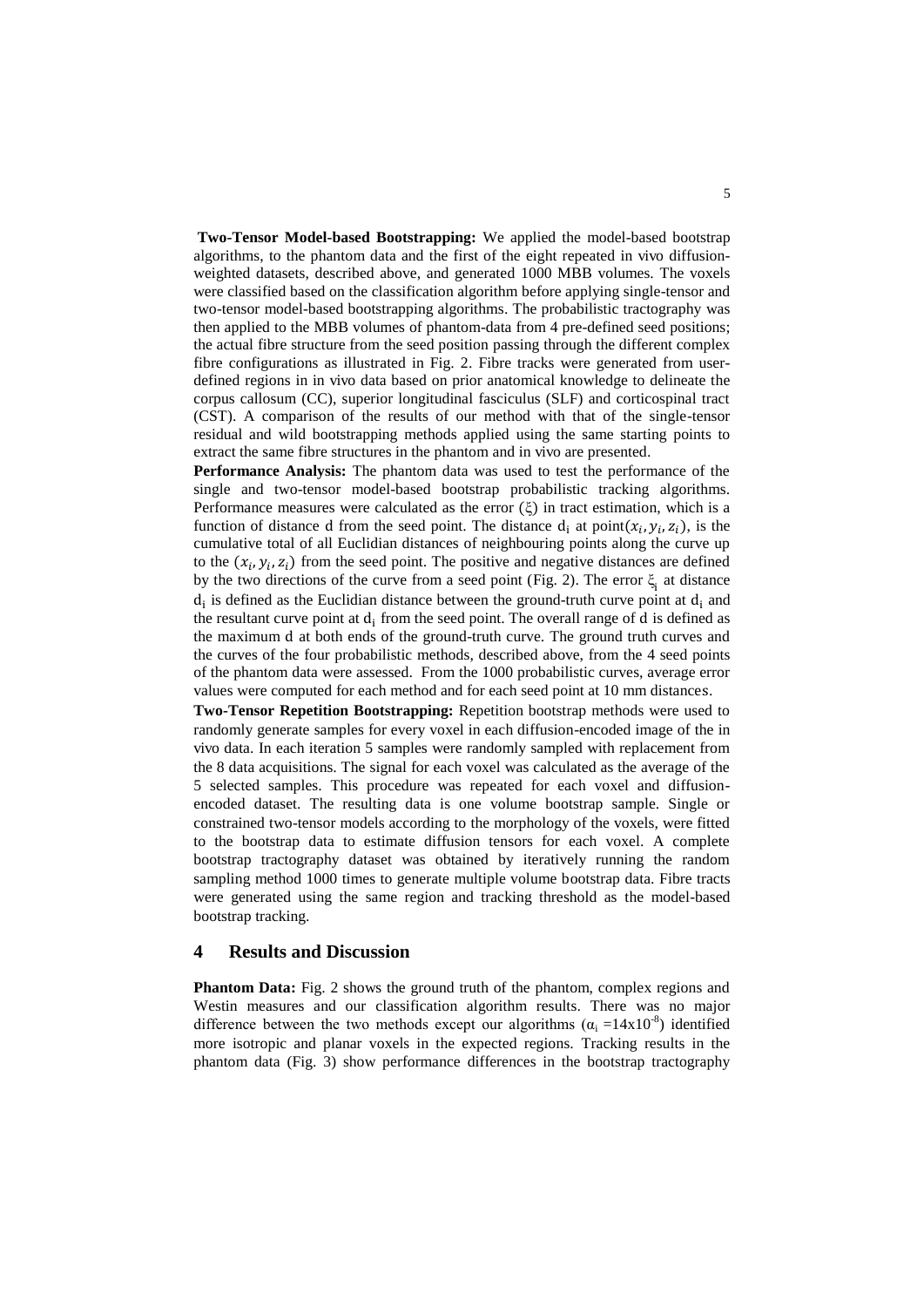methods. The results of two-tensor model-based tracking are consistent with the ground truth and are able to solve the complex configurations and track properly. In Fig. 3A, ideally, one would expect the tractography trajectories starting from the seed point to cross regions 1 and 3; instead as they enter the fibre crossing region the fibre tracts diverge in the wrong direction. But Fig.  $3A$  (d) shows that the trajectories correctly cross the region and tracts are similar to the expected ground truth. In Fig. 3B, the seed point selected as a target shows the branching ability of the two-tensor model-based bootstrapping algorithm. The estimated pathways of single-tensor model-based bootstrapping (Fig.  $3B(c)$ ) have leaked and are dispersed, which makes the main pathway of connectivity more difficult to comprehend. Fig. 3C(d) and Fig. 3D(d) illustrate the connection probability map resulting from probabilistic tractography using two-tensor residual bootstrap tractography. The tractography correctly follows the fibre direction through the fibre-crossing regions: Region 1(Fig. 3C(d)) and Region 2 (Fig. 3D(d)), but not for the results of single-tensor residual bootstrap tractography.



Fig. 2. (a) Ground truth and selected crossing regions (in red circles) and a branching region (in yellow rectangle) (b) Classification using Westin measures (linear (**+**), planar(**\***) or spherical (**o**) shape) and (c) Classification algorithm (d) Constrained two-tensor model estimation.



Fig. 3. Tracking results from 4 seed points (seed points are illustrated in the red square) A, B, C and D. (a) Residual bootstrap results: Single-tensor (green) and Two-tensor (yellow) (b) Wild bootstrap results: Single-tensor (blue) and Two-tensor (salmon) (c) Probability map of singletensor residual bootstrapping (d) Probability map of two-tensor residual bootstrapping.

**Performance Analysis:** Considering the plots of average error at different distances from the 4 seed points (Fig. 4), generally, the error increases with the distance from the seed point for all four methods. There is not a large difference between the residual and wild bootstrap tracking methods for either the single or two-tensor cases and it is difficult to claim that a particular method generates a higher or lower error. However, the residual bootstrap is generally consistently better than the wild bootstrap, especially in complex regions. Fig 4 shows that single-tensor bootstrapping errors largely increase with distance compared with two-tensor bootstrapping errors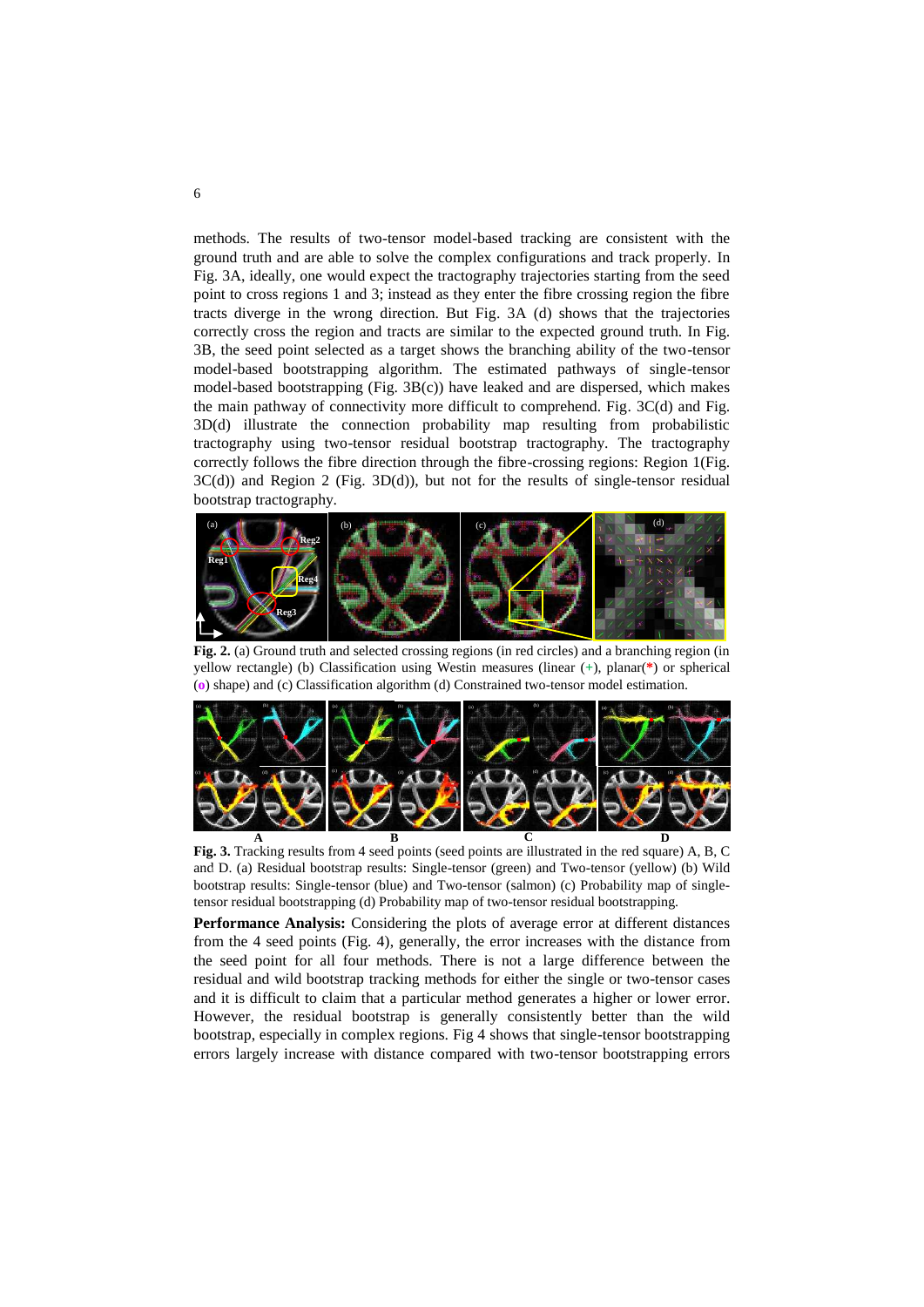

after the tracts enter crossing regions (Region 1 ,2, and 3) in all cases, because singletensor fibre tracts diverge in the wrong direction (Fig.3A,C and D) in these regions.

**Fig. 4.** Comparison of the four probabilistic tracking algorithms (single-tensor residual (SR) and wild (SW) and two-tensor residual (TR) and wild (TW)) from four seed points A, B,C and D with the average error (in mm) at different distances from the seed point.

**In vivo Data:** Figs 5-7 show individual probabilistic fiber trajectories in the region with complex fiber architecture. The seed points were placed at the centre of three well known fibre tracts; the CC, the SLF and the CST and all five tractography methods (Single-tensor residual (a) and wild (b) and two-tensor residual (c), wild (d) and repetition (e)) were initiated from these seed points.



Fig. 5 shows that the five bootstrap tractography methods are able to reconstruct the CC. Two-tensor bootstrap fibre tracking techniques were able to more accurately delineate the callosal radiation than single-tensor bootstrap tractography. The twotensor model-based bootstrap tractography methods were able to traverse the regions of crossing fibres and connectivity observed throughout the lateral frontal and parietal lobes while single-tensor tracts only showed connectivity between the left and right superior frontal gyri of both hemispheres.



Fig. 6 shows that two-tensor bootstraps are able to reconstruct a well defined tract through the SLF. Two-tensor bootstrap tractography shows more white matter connections passing through the seed point, demonstrating not only central parts of the SLF, but also fibres reaching more distally and links and projections to parts of